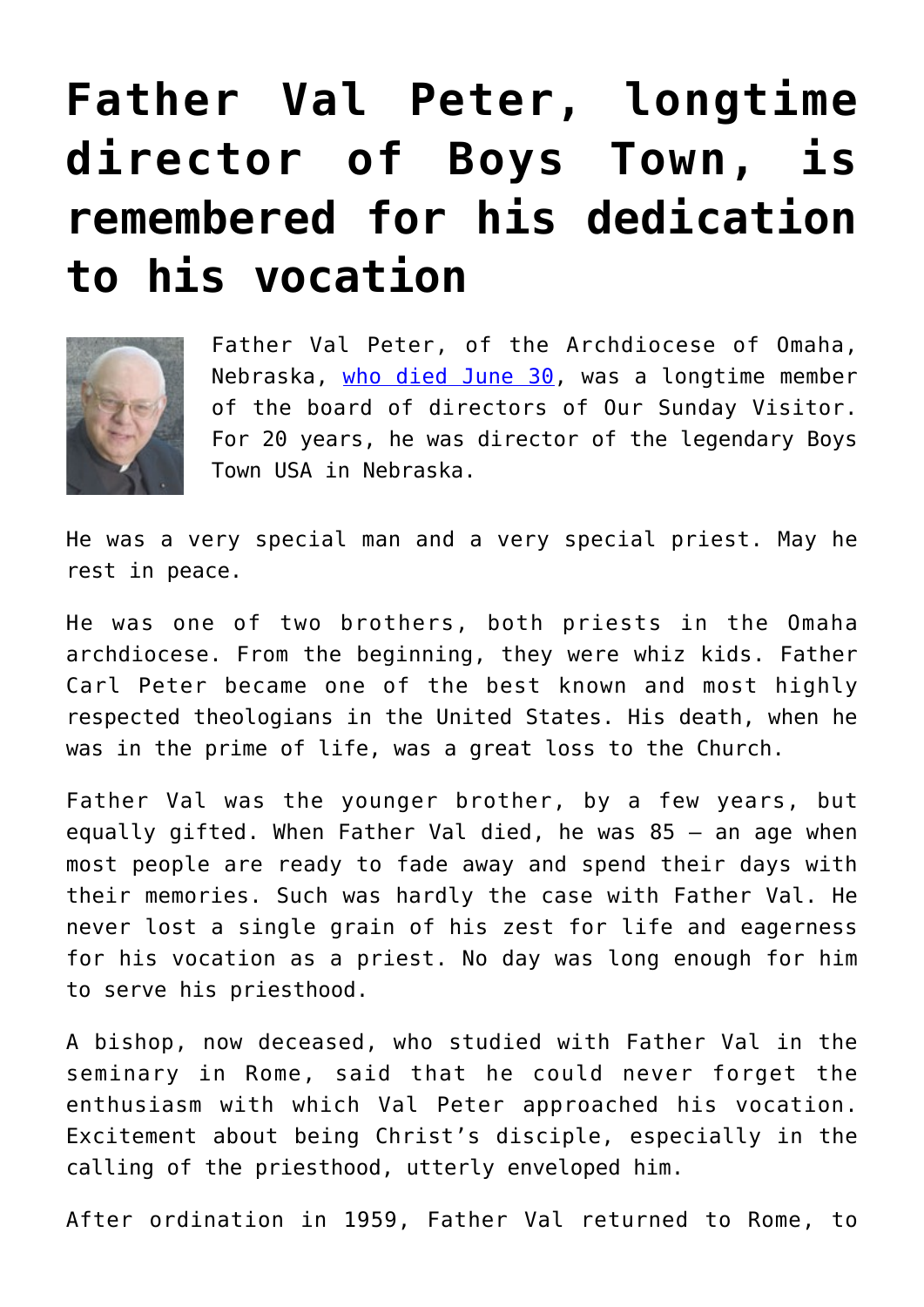graduate school. He had the brains, and the academic record, to be accepted into a doctoral program. The school had an iron-clad rule. A student could pursue only one doctorate at a time, in just one given field of study.

It would not work for Father Val. Life is too short! He had too much to do for the Lord as a priest. He would not, could not, wait, by achieving one doctoral degree before proceeding to seek another.

In a move not surprising to anyone who knew Father Val, he somehow undertook two doctoral programs simultaneously. He passed both courses, and secured both doctorates, with flying colors.

Returning to Omaha, he was a pastor, and he taught. In 1985, he was appointed to head Boys Town.

Boys Town is one of the glories of American Catholicism. In brief, it began when an Irish-born priest in Omaha, Father, later Monsignor, Edward J. Flanagan, working in less advantaged neighborhoods, met many boys on the streets with serious problems and no future. He invented Boys Town not as just a residence — God forbid a reformatory — but as a Christian community filled with hope, security, wisdom and understanding.

Father Flanagan had a motto: "There is no such thing as a bad boy."

Cherishing the example of Msgr. Flanagan, Father Peter, as Boys Town's director, oversaw a period of considerable growth as 12 satellite locations around the United States were opened, additional family homes on the Omaha campus were built, and the Boys Town National Hotline to help parents with the challenges of raising children was formed.

Great accomplishments, but Father Val's greatest contribution was his abiding attention to his Christian, and priestly,